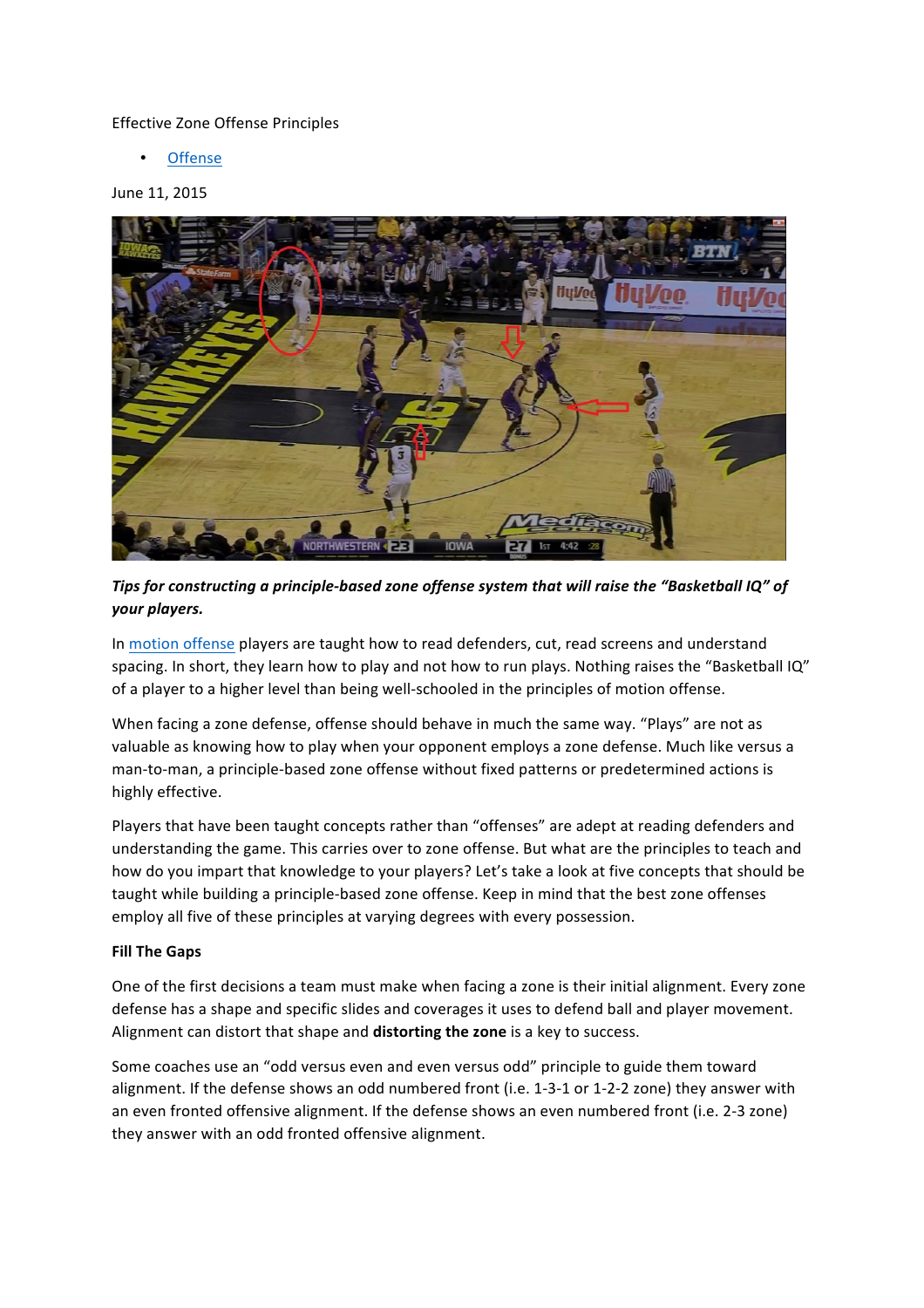While this is sound, does it express the type of higher level understanding we want from our players? A coach recognizes the front and calls an offense, but do the *players* see it? While accomplishing the same objective, teach players to "fill the gaps" versus a zone. Teaching players to fill the gaps will abide by the "odd/even" principle while requiring players to see the zone and understand its structure.

Below you see Kansas filling the gaps versus the Texas 2-3 Zone. Players are located in a position to attack gaps and create distortion.



These are some gap alignments versus various zones. Against a 2-3 zone players align to split top and wing gaps. It is advantageous to station players behind the zone and to flash into gaps as well.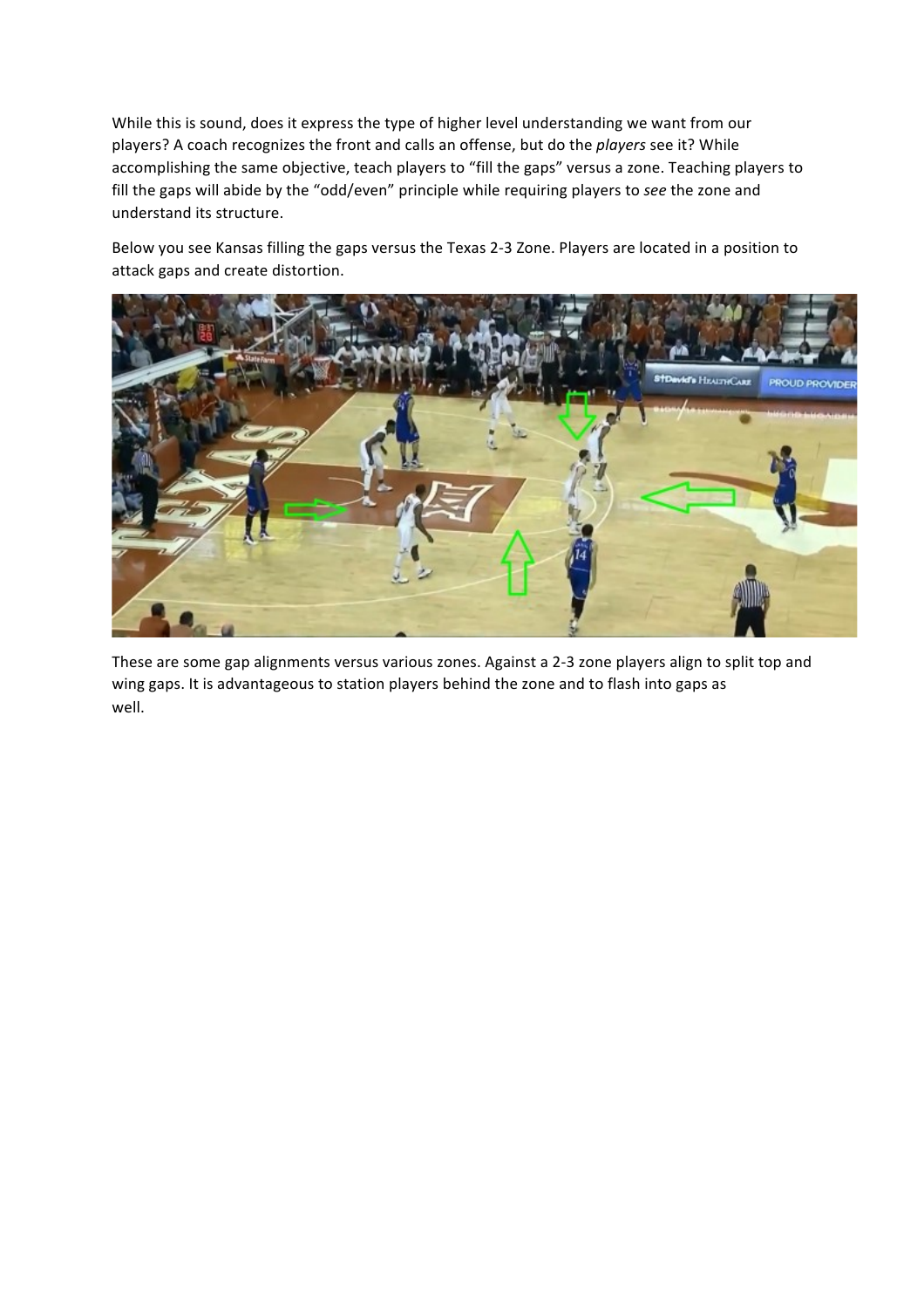## Alignments

"Filling The Gaps" Zone Offense



Filling The Gaps vs. 2-3 zone Players aligned between layers of the zone and fill gaps between two players

Against a 1-3-1 filling the gaps creates a four-out alignment. This is in line with the "odd/even" concept, but teaching players to recognize the gaps rather than the front builds an attacking mindset. And they cannot be fooled because they are learning how the zone behaves.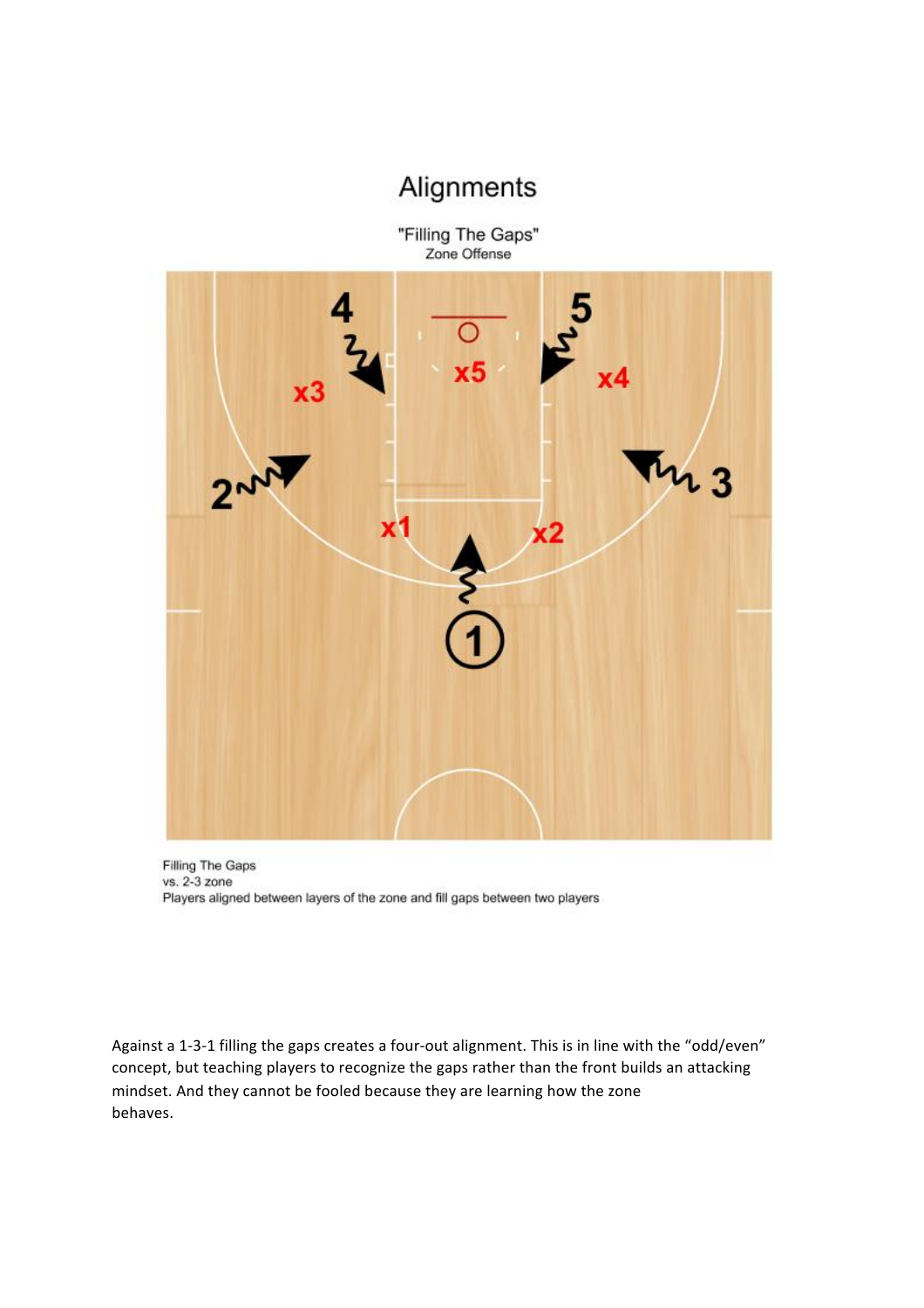# Alignments

"Filling The Gaps"<br>Zone Offense



Filling The Gaps vs. 1-3-1 zone Players aligned between layers of the zone and fill gaps between two players

Against a 1-2-2 filling the gaps means lifting the wings above the dead corner.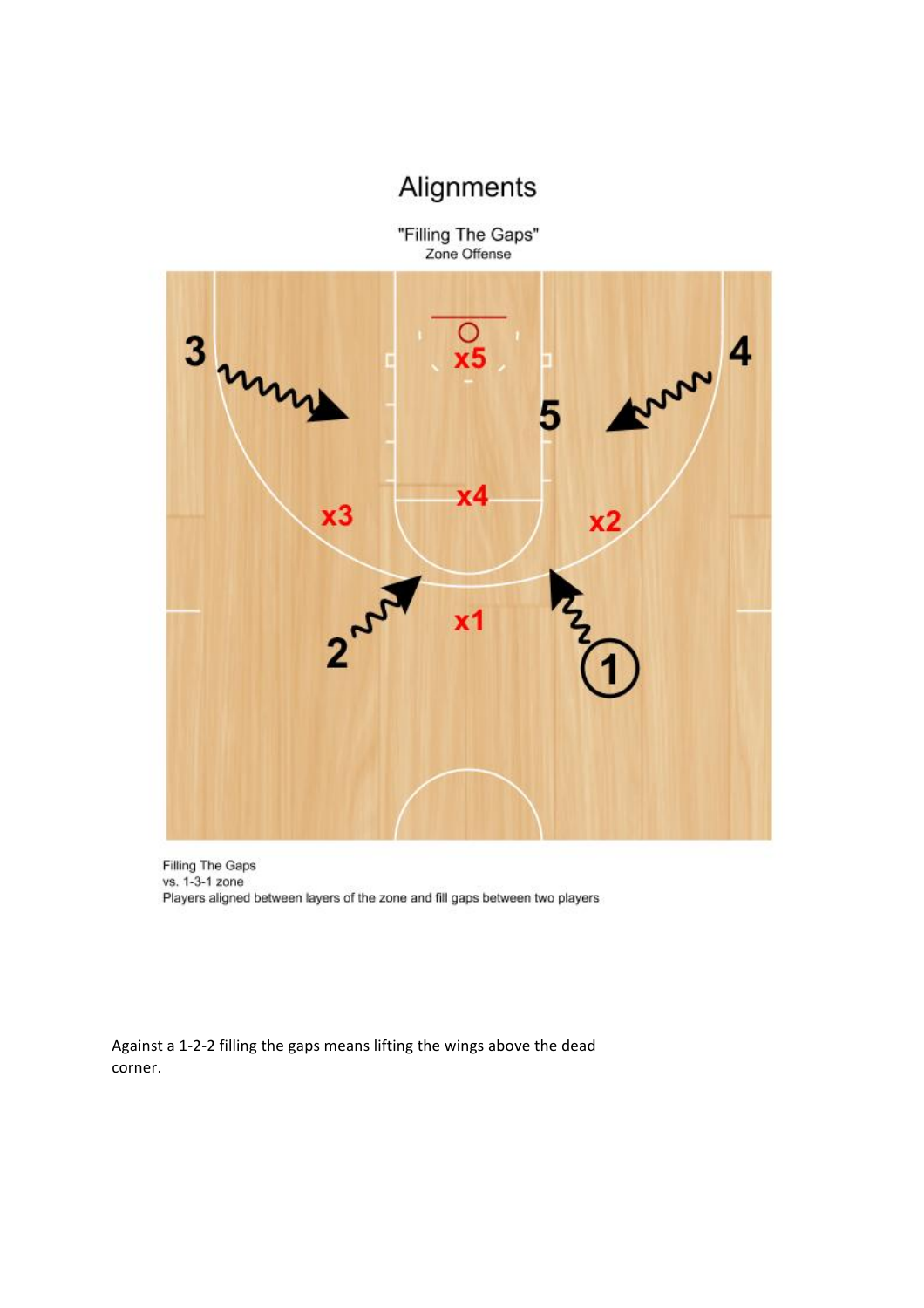### Alignments

"Filling The Gaps" Zone Offense



Filling The Gaps vs. 1-2-2 zone Players aligned between layers of the zone and fill gaps between two players

While it may be mere semantics to veer away from the "odd/even" language, filling the gaps creates alignments where offensive players can attack gaps between two defenders and cause ambiguity between pieces of the zone. Players will take control of their offensive alignment by recognizing these gaps and setting up accordingly.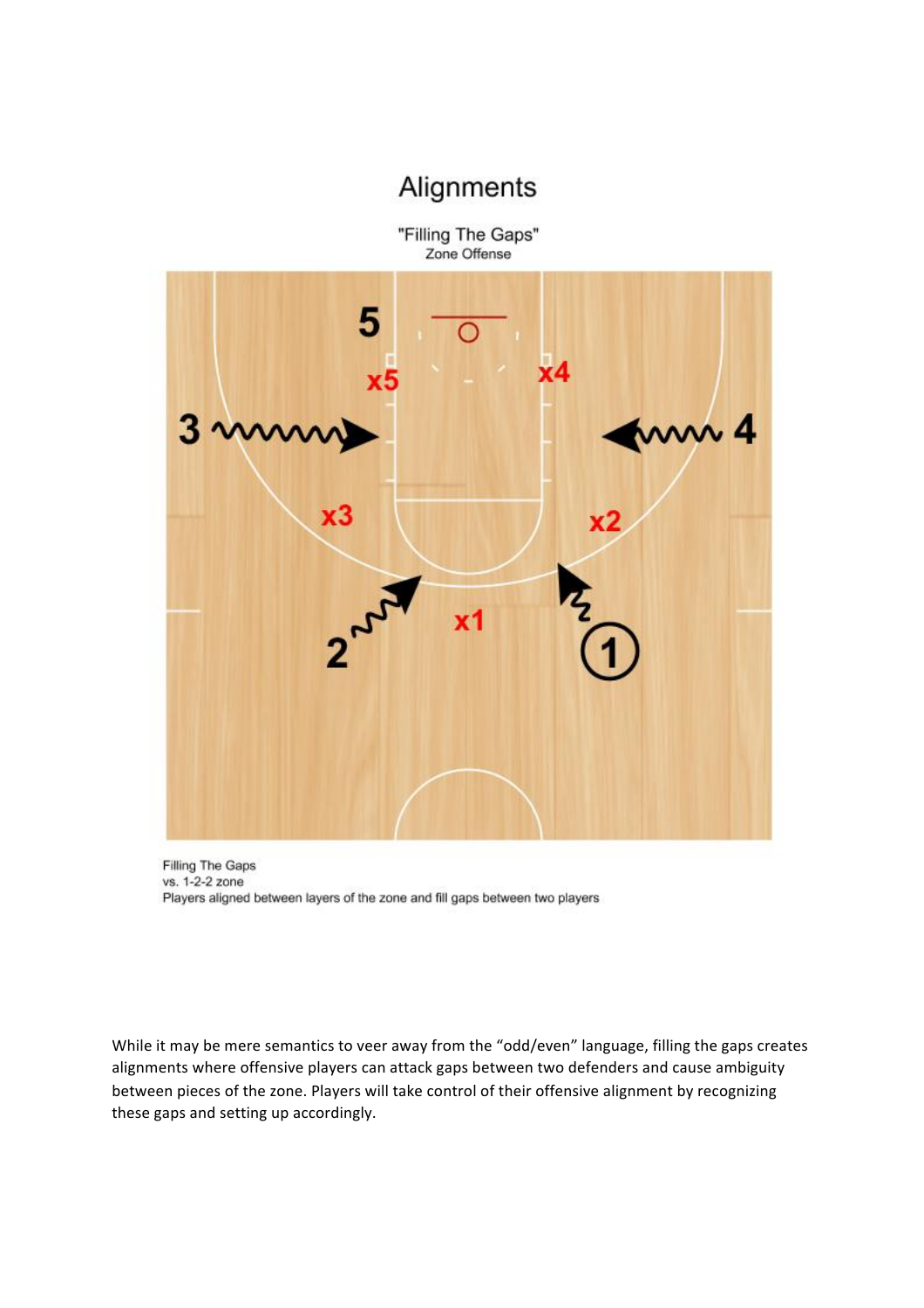#### **Playing Behind The Zone**

One principle to follow is to never let all five members and especially the back line of the zone to look ahead and see all five members of the offense. Keep at least one player positioned behind the zone at all times. This forces the back line to sink and opens gaps. If the entire zone defense can see all five opponents they can squeeze to a close that vulnerable high post area.

Below, Texas is reluctant to defend the high post player because of the TCU player looming behind the zone.



By presenting the back line of the zone with threats in front of them that they can see and coupling that with players working behind them that they cannot see, opportunities for lobs and high-low action present themselves.

At times all five offensive players will be above the back line and your team should implement the concept of backing out of the zone. Usually a post player simply walks backwards and slides behind the back line of the zone.

#### **Dribble Penetration**

It may seem counterintuitive to suggest, but teams should use the dribble more freely versus a zone than a man-to-man defense. Driving the into the gaps of the zone can cause great distortion. Using the dribble to attack gaps draws two defenders to the ball and thus creates numbers advantages for other teammates. For example, attacking the gap at the top of a 2-3 zone creates a 4 vs. 3 situation.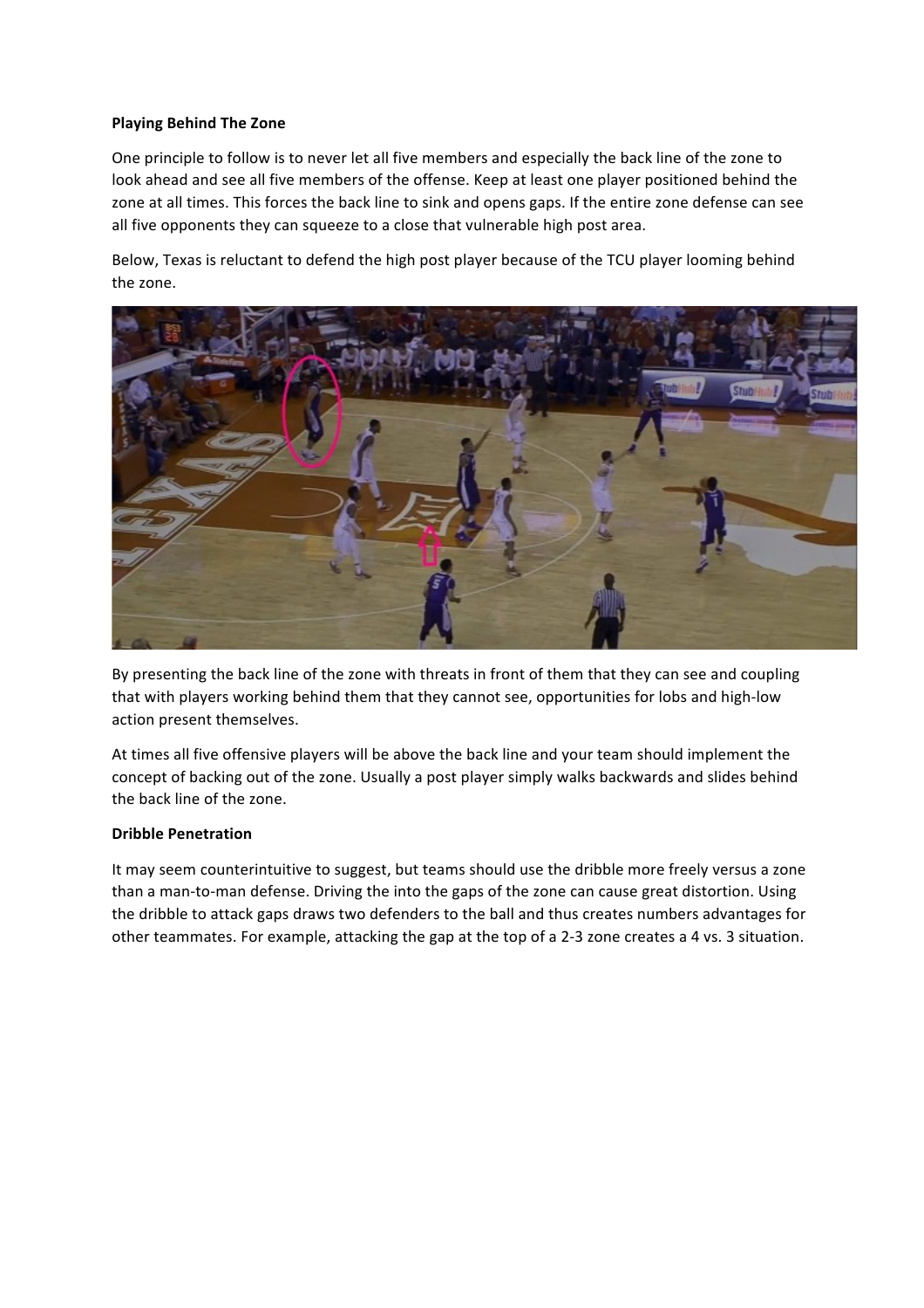

**Dribble Penetration** 

Dribble penetration into a gap causes a 4v3 advantage for teammates

But using the dribble to attack gaps is not the only way the dribble is effective versus a zone. Using the dribble to "drag" defenders out of or to the very edge of their areas can cause great distortion of the zone. Dragging the defender out of their area and then passing "against the grain" can create great distortion and two-on-one situations for teammates.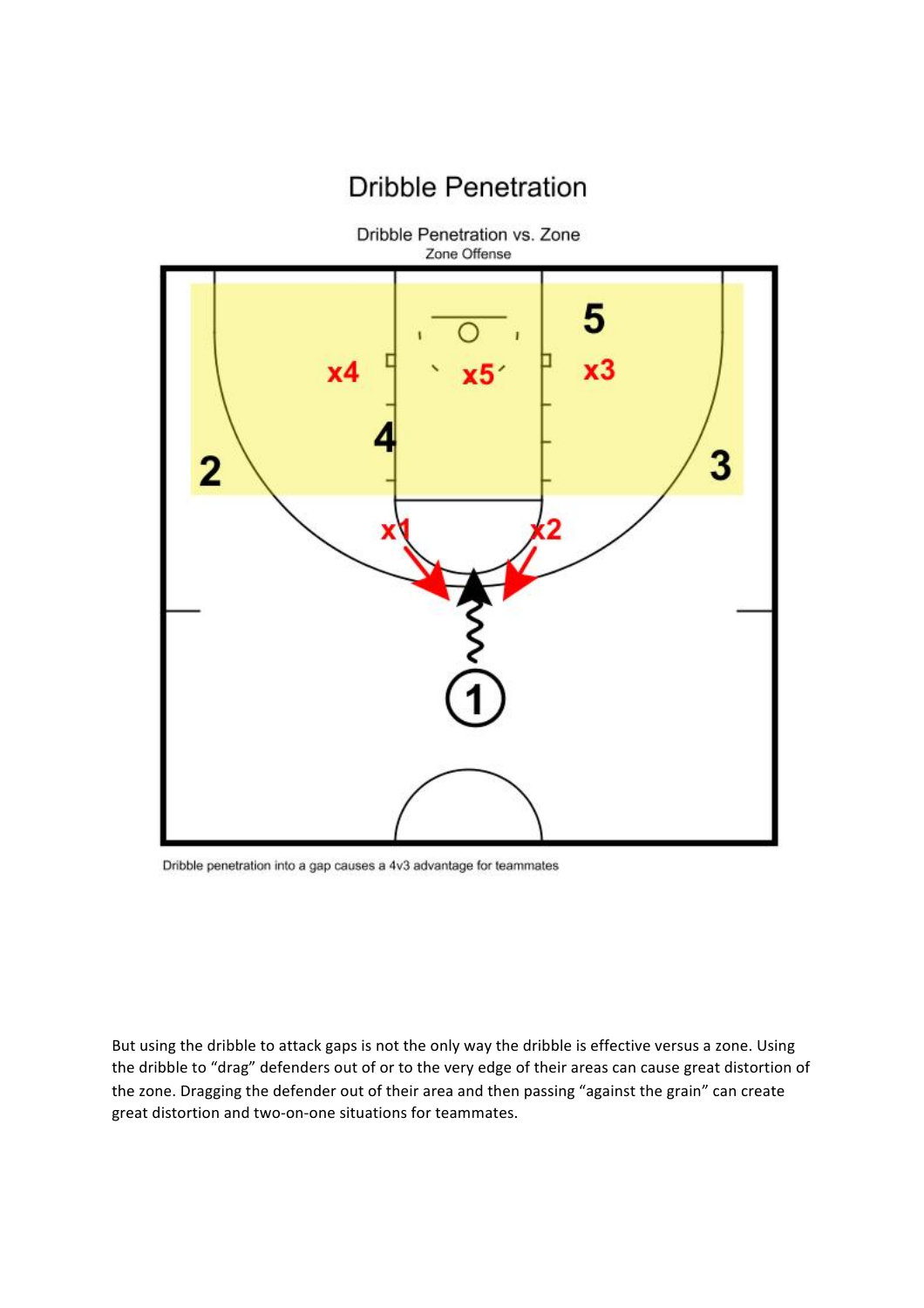

**Dribble Penetration** 

Using the dribble to drag defender out of area. Pass "against the grain" to create a 2 on 1.

Using the dribble to attack defenders and gaps off of quick ball reversals and skip passes is yet another way to make the dribble work versus a zone. Upon the catch in these instances, use a shot fake then the dribble to attack long closeouts.

#### **Middle Flash**

Flashing players from the weakside into soft spots in the zone creates interior pressure on the defense. Instruct players to flash into the interior of the zone when the ball is opposite.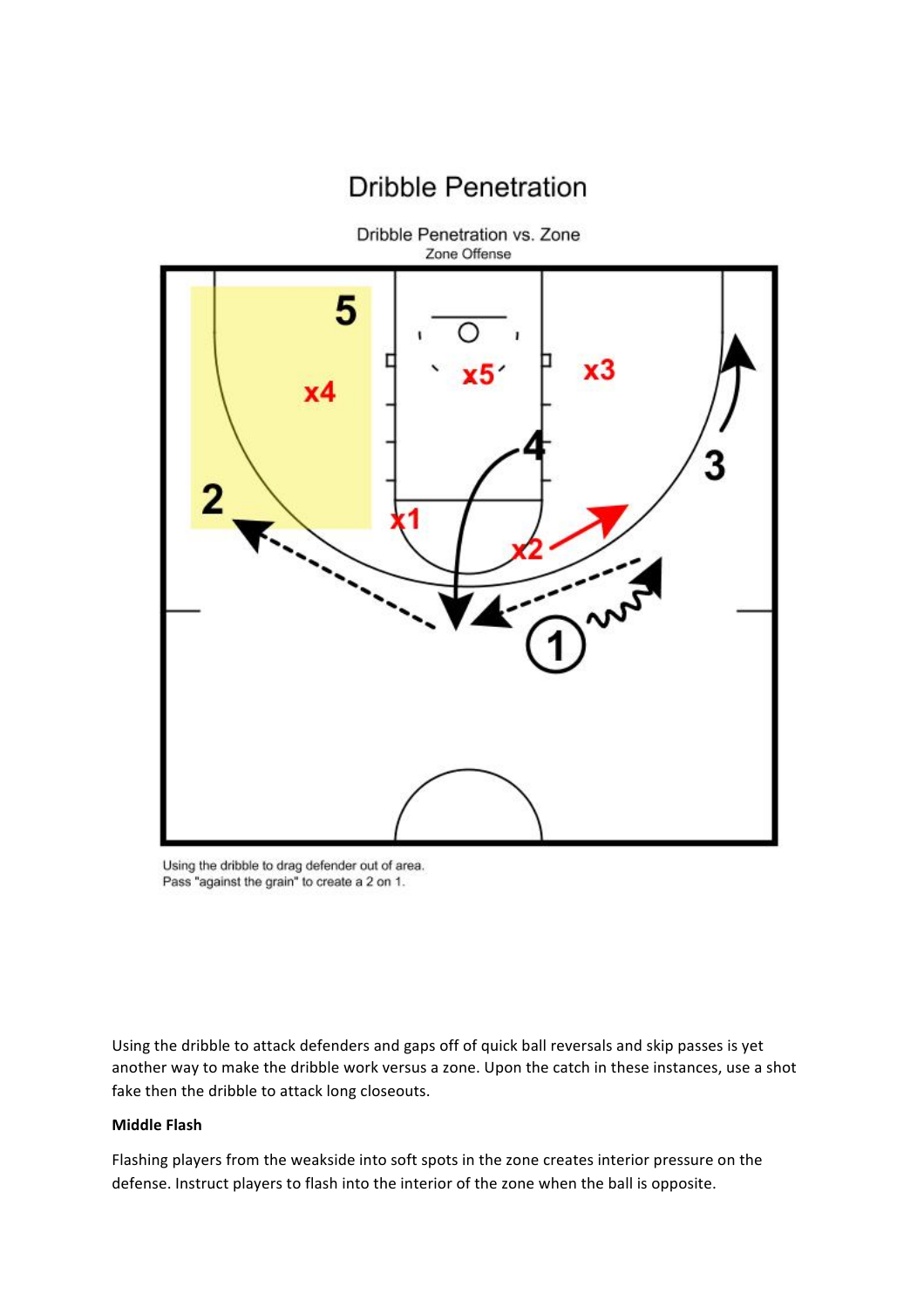Advise players to aim for "the bottom of the dots" (even though most courts do not have dotted circles anymore!) area when they flash. "Fit and sit" snugly between layers of the zone and, of course, exit or "back out" of the zone before the three-seconds violation.

Below is an example of a middle flash versus a 2-3 zone.



### Middle Flash

vs. 2-3 Player opposite the ball flashes to interior of the zone

Filling the wing gap, short corner and midpost against the 2-3 creates an effective overload.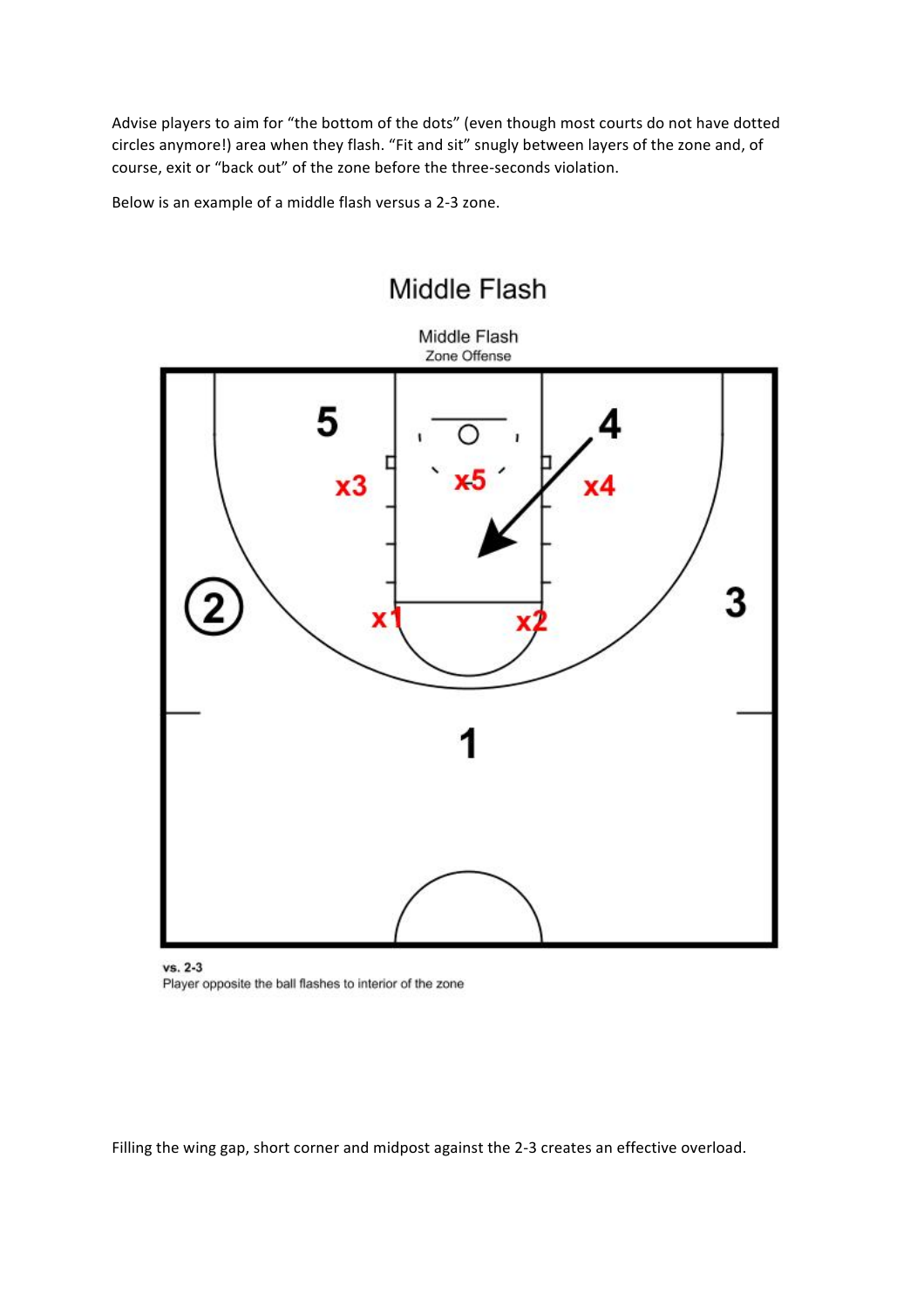Below is an example of a weakside flash versus the 1-2-2 zone.

### Middle Flash



vs. 1-2-2 Player opposite the ball flashes to interior of the zone

Again, the player with the ball is filling the gap and the short corner and midpost are filled creating an overload.

When a flashing player catches in that soft-spot area they can score or look high-low, but one action that is effective is for them to "fan" the ball opposite. This action beautifully combines the principles of the middle flash and filling the gaps.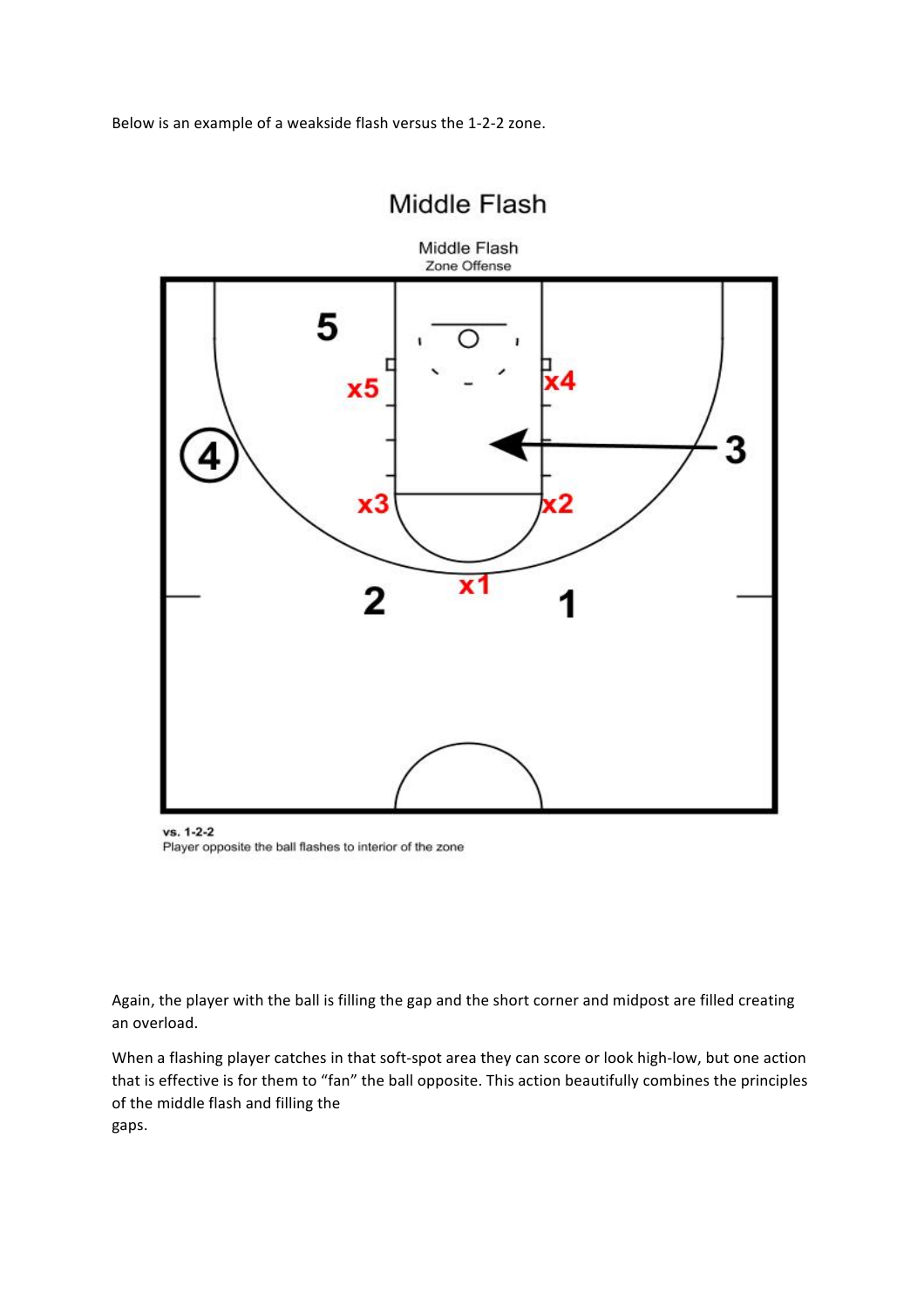### Middle Flash



Fan Opposite vs. 2-3 Zone

2 is able to enter to 4 on the middle flash

4 can score or look to 5 for high-low pass OR turn and fan the ball opposite

5 moves on the flight of the fan to create the overload

Players can flash into the interior of the zone from high to low when the ball is on the baseline as well. Fitting players between layers of the zone forces the zone to contract to defend the interior and the ball going from inside to outside the zone forces the defense to expand again. The middle flash is a vital tool in expanding and contracting the zone.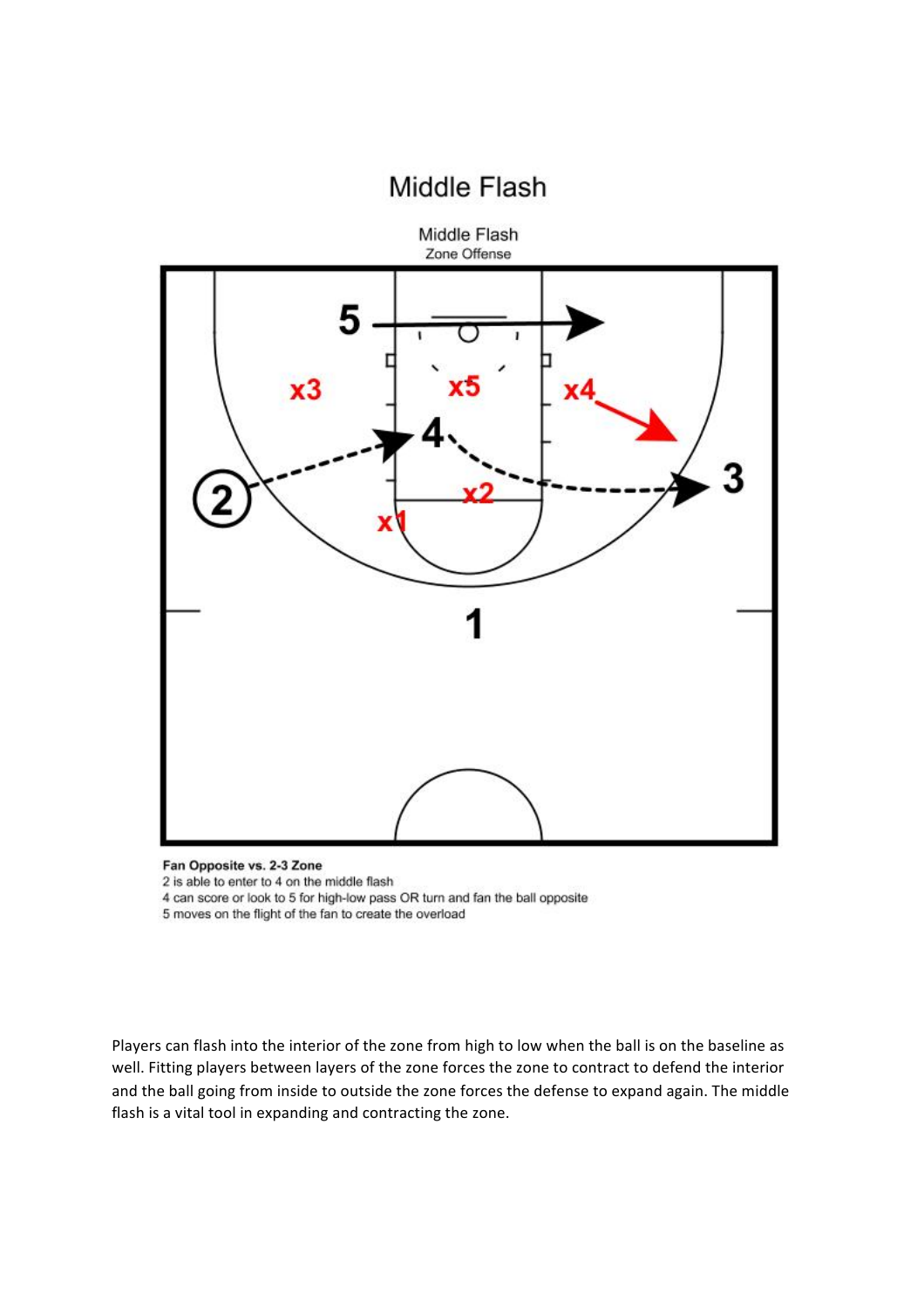#### **Ball Reversal**

Usage of ball movement alone does not bother the zone. The zone can fairly easily slide as the ball moves pass-to-pass especially when passes are simply made to the next player. But coupling ball movement with dribble penetration and adding skip passes and reversals does bother the zone. Distort and reverse!

In the example below, 1 dribbles off the top and the high post (4) steps out to be a "pivot point." 1 passes against the grain and the subsequent ball reversal creates a two-on-one on the weakside.



### **Ball Reversal**

Traditional Hi-Lo setup

- 1 Dribbles off the top of the zone towards the corner dragging X1 out of his area.
- 2 pushes to the dead corner
- 4 steps off high post to be a ball reverser and swings to 3

3 can attack the gap or pass to 5 in weakside short corner